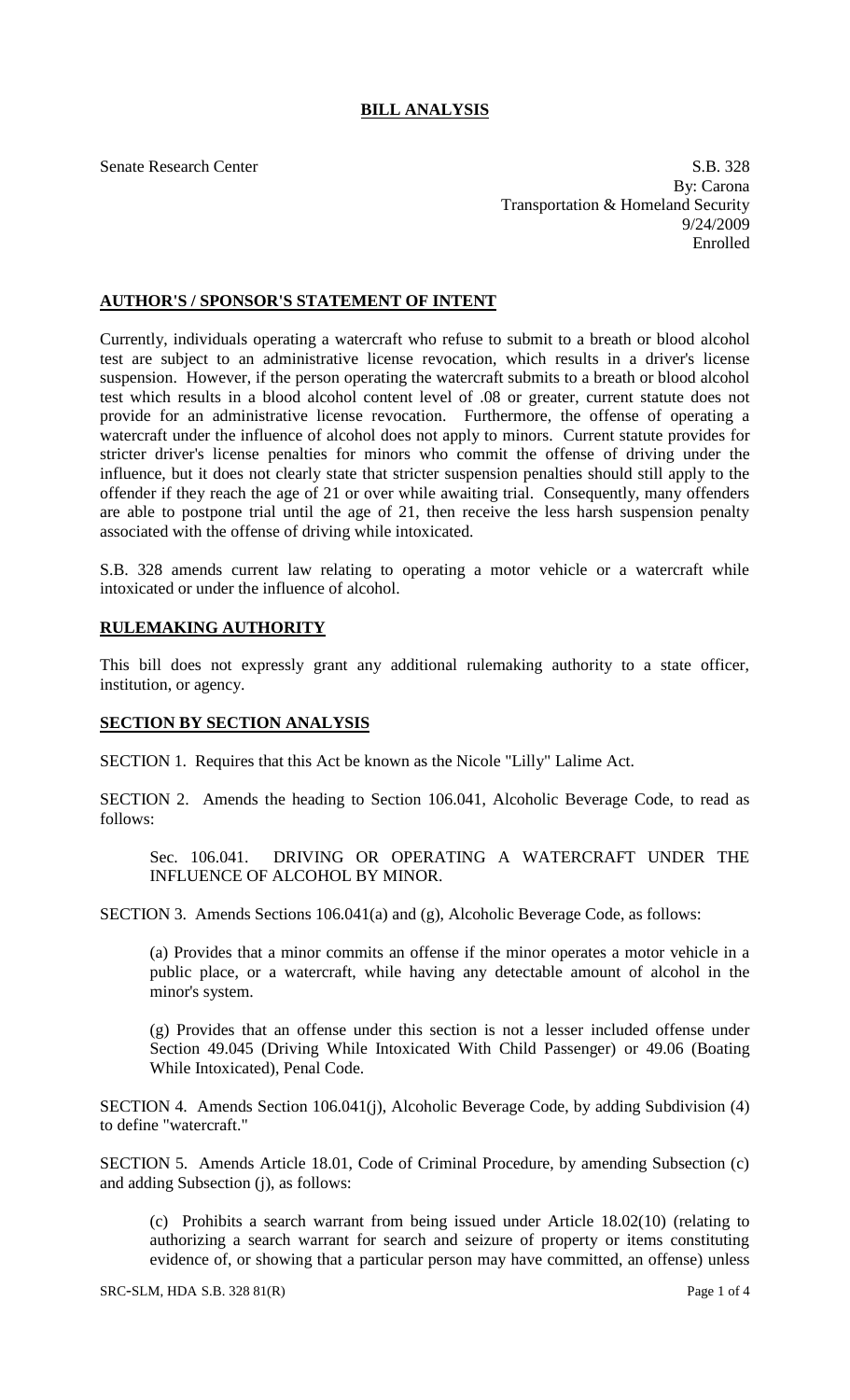the sworn affidavit required by Subsection (b) (relating to requiring that a search warrant not be issued unless certain facts are presented) sets forth sufficient facts to establish certain probable cause. Deletes existing text prohibiting a search warrant from being issued pursuant to Subdivision (10) of Article 18.02 of this code unless the sworn affidavit required by Subsection (b) of this article sets forth sufficient facts to establish certain probable cause. Authorizes only a judge of a municipal court of record or a county court who is an attorney licensed by the State of Texas, a statutory county court judge, a district court judge, a judge of the Court of Criminal Appeals, including the presiding judge, or a justice of the Supreme Court of Texas, including the chief justice, except as provided by Subsections (d) (relating to authorizing only certain property or items to be seized), (i) (relating to issuance of a search warrant by any magistrate under certain conditions), and (j), to issue warrants under Article 18.02(10). Deletes existing text authorizing only a judge of a municipal court of record or county court who is an attorney licensed by the State of Texas, statutory county court, district court, the Court of Criminal Appeals, or the Supreme Court, to issue warrants pursuant to Subdivision (10), Article 18.02 of this code.

(j) Authorizes any magistrate who is an attorney licensed by this state to issue a search warrant under Article 18.02(10) to collect a blood specimen from a person who meets certain requirements.

SECTION 6. Amends Sections 13(h) and (n), Article 42.12, Code of Criminal Procedure, as follows:

(h) Increases from \$50 to \$100 the amount of a reinstatement fee paid to the Texas Department of Public Safety of the State of Texas (DPS) by a person whose license was suspended and who makes application to DPS for reinstatement of the person's license.

(n) Requires the judge who places on community supervision a defendant who was, rather than is, younger than 21 years of age at the time of the offense and was convicted for an offense under Sections 49.04 (Driving While Intoxicated), 49.045, 49.05 (Flying While Intoxicated), 49.06, 49.065 (Assembling or Operating an Amusement Ride While Intoxicated), 49.07 (Intoxication Assault), and 49.08 (Intoxication Manslaughter), Penal Code, to carry out certain actions.

SECTION 7. Amends Section 521.341, Transportation Code, as follows:

Sec. 521.341. REQUIREMENTS FOR AUTOMATIC LICENSE SUSPENSION. Provides that except as provided by Sections 521.344(d) (relating to prohibiting the revocation of the license of a person required to successfully complete a rehabilitative intoxication education program), (e) (relating to revoking the license of a person who does not successfully complete a rehabilitative education program), (f) (relating to suspending the license of a person who does not successfully complete a rehabilitative education program), (g) (relating to suspensions, revocations, or prohibition orders being effective until notice is received of successful completion of an education program), (h) (relating to the location of and issues to be determined at the hearing), and (i) (relating to the increase of the duration of a suspension order) a license is automatically suspended on final conviction of the license holder of an offense under Section 49.04, 49.045, or 49.08, Penal Code.

SECTION 8. Amends Sections 521.342(a) and (b), Transportation Code, as follows:

(a) Provides that, except as provided by Section 521.344, the license of a person who was under 21 years of age at the time of the offense, other than an offense classified as a misdemeanor punishable by fine only, is automatically suspended on conviction of an offense under Section 49.04, 49.045, or 49.07, Penal Code, committed as a result of the introduction of alcohol into the body.

(b) Requires DPS to suspend for one year the license of a person who is under 21 years of age and is convicted of an offense under Section 49.04, 49.045, 49.07, or 49.08, Penal Code, regardless of whether the person meets certain requirements.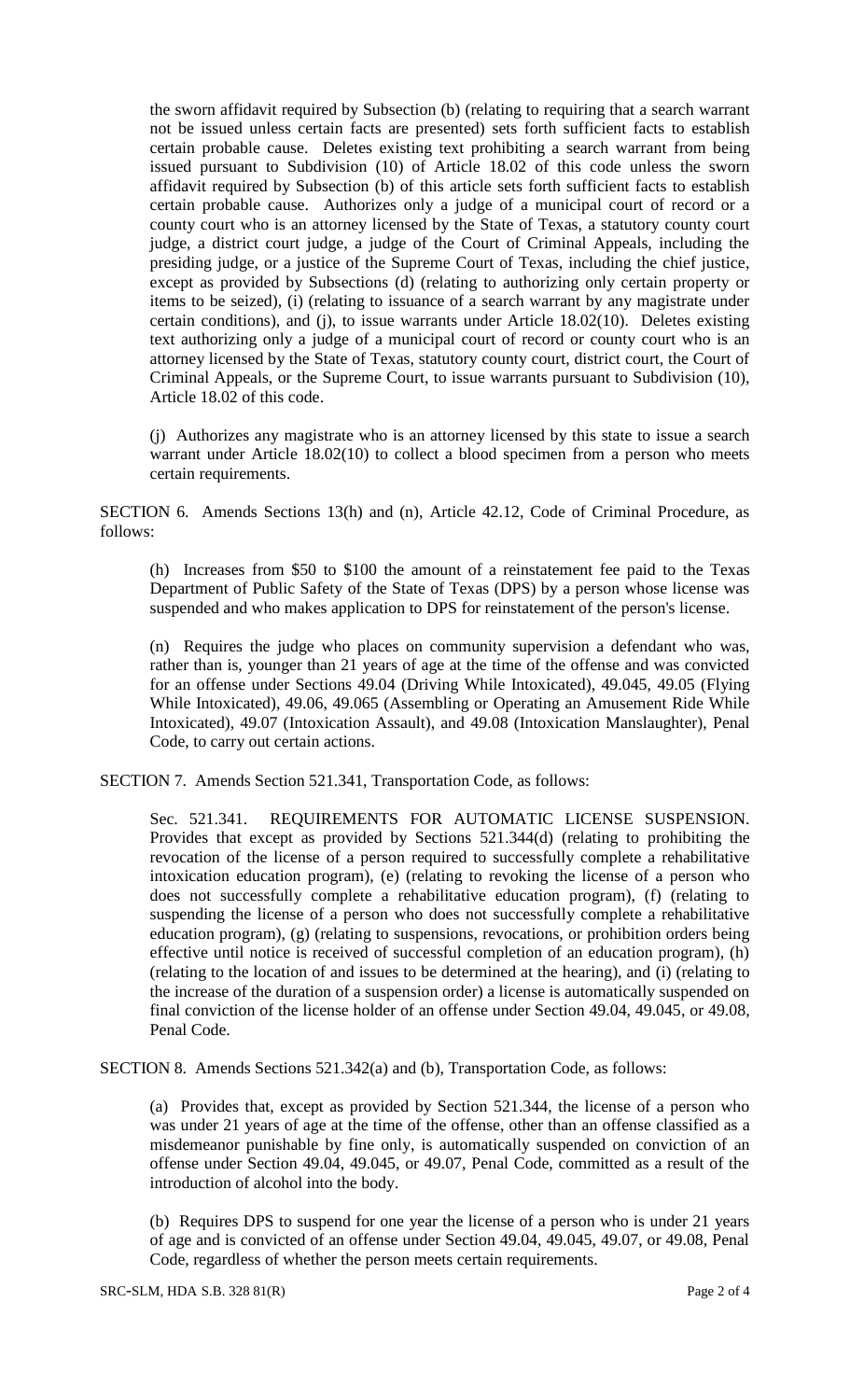SECTION 9. Amends Sections 521.344(a), (c), and (i), Transportation Code, as follows:

(a) Provides that, except as provided by Sections 521.342(b) and 521.345 (Suspension on Order of Juvenile Court or on Order of Court Based on Alcoholic Beverage Violation by Minor), and by Subsections (d)-(i), if a person is convicted of an offense under Section 49.04, 49.045, or 49.07, Penal Code, the license suspension begins on a date set by the court that is not earlier than the date of the conviction or later than the 30th day after the date of the conviction, as determined by the court and continues for a period set by the court according to the following schedule not less than 90 days or more than one year, if the person is punished under Section 49.04, 49.045, or 49.07, Penal Code, except that if the person's license is suspended for a second or subsequent offense under Section 49.07 committed within five years of the date on which the most recent preceding offense was committed, the suspension continues for a period of one year not less than 180 days or more than two years, if the person is punished under Section 49.09(a) or (b), Penal Code or not less than one year or more than two years, if the person is punished under Section 49.09(a) or (b), Penal Code, and is subject to Section 49.09(h) of that code.

- (c) Makes a conforming change.
- (i) Makes a conforming change.

SECTION 10. Amends Section 524.001(3), Transportation Code, to redefine "alcohol-related or drug-related enforcement contact."

SECTION 11. Amends Section 524.011(a), Transportation Code, as follows:

(a) Requires an officer arresting a person to comply with Subsection (b) (relating to requiring a peace officer to perform certain actions) if the person is arrested for an offense under Section 49.04, 49.05 or 49.06, Penal Code, or an offense under Section 49.07 or 49.08 of that code involving the operation of a motor vehicle or watercraft, submits to the taking of a specimen of breath or blood and an analysis of the specimen shows the person had an alcohol concentration of a level specified by Section 49.01(2)(B) (relating to having a blood alcohol concentration of .08 or more), Penal Code.

SECTION 12. Amends Section 524.012(b), Transportation Code, to require DPS to suspend the person's driver's license if DPS determines that the person had an alcohol concentration of a level specified by Section 49.01(2)(B), Penal Code, while operating a motor vehicle in a public place or while operating a watercraft; or the person was, rather than is, a minor on the date that the breath or blood specimen was obtained and had any detectable amount of alcohol in the minor's system while operating a motor vehicle in a public place or while operating a watercraft.

SECTION 13. Amends Section 524.015(b), Transportation Code, to make a conforming change.

SECTION 14. Amends Section 524.022(b), Transportation Code, to make conforming changes.

SECTION 15. Amends Section 524.023, Transportation Code, to make conforming changes.

SECTION 16. Amends Sections 524.035(a) and (d), Transportation Code, to make conforming changes.

SECTION 17. Amends Section 524.042(a), Transportation Code, to make conforming changes.

SECTION 18. Amends Sections 724.012(b) and (d), Transportation Code, as follows:

(b) Requires a peace officer to require the taking of a specimen of the person's breath or blood under certain circumstances if the officer arrests the person for an offense under Chapter 49 (Intoxication and Alcoholic Beverage Offenses), Penal Code, involving the operation of a motor vehicle or a watercraft and the person refuses the officer's request to submit to the taking of a specimen voluntarily, including that the person was the operator